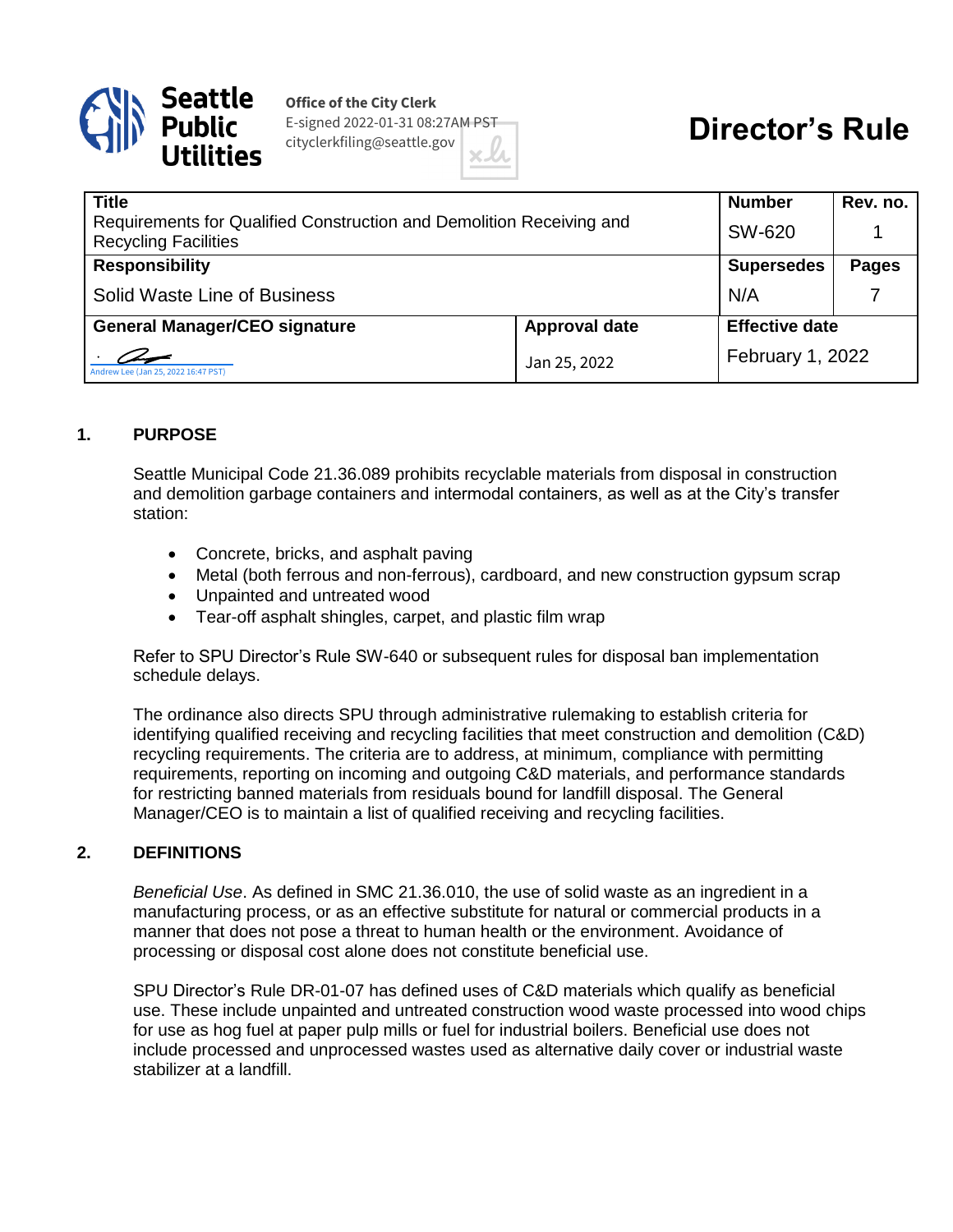*C&D Residuals*. The leftovers from sorting activities at construction and demolition mixed waste recycling facilities such as screened fines, post-processing residual waste, alternative daily cover, and industrial waste stabilizer.

*Disposal*. Disposal of materials in a landfill or solid waste incinerator (with or without energy recovery) or placement of processed or unprocessed waste as "alternative daily cover" or "industrial waste stabilizer" at a landfill.

*Mixed Waste Recycling Facilities*. Permitted material recovery facilities that receive mixed recyclable and non-recyclable C&D materials for sorting and processing for a variety of end markets.

*Qualified Receiving and Recycling Facilities*. Source separated recycling facilities, mixed waste recycling facilities or receiving facilities that meet the criteria established in this Director's Rule. Disposal-only receiving facilities are not qualified facilities under this rule.

*Receiving Facilities*. Interim solid waste handling sites, such as permitted solid waste transfer stations, drop boxes, bailing and compaction sites, and source separation centers, which are not the final site of recycling or processing activities.

*Recycling*. As defined in SMC 21.36.016.2, transforming or remanufacturing waste materials into usable or marketable materials for use other than incineration (including incineration for energy recovery) or other methods of disposal.

SPU Director's Rule DR-01-07 has defined the processing of C&D materials which qualifies as "recycling." These processes include transforming untreated and unpainted wood into wood/plastic composite lumber or mulch, gypsum scrap into new wallboard, asphalt shingles into hot mix paving applications, carpet into new carpet or molded plastic products, concrete into new concrete, metals into new metal products, and cardboard into corrugated medium.

*Source Separated Recycling Facilities.* Facilities that receive one material stream from generators or haulers.

## **3. CRITERIA FOR QUALIFIED RECEIVING AND RECYCLING FACILITIES**

## **A. Permits and Regulatory Compliance**

In general, qualifying facilities must obtain all applicable solid waste handling, stormwater management, and air quality permits, and be in compliance with local building, zoning, and flow control regulations. Facilities should also have procedures and monitoring programs in place for keeping out asbestos containing building materials or those with hazardous constituents. The following are requirements for specific facilities:

- 1) Source separated recycling facilities shall have notified the Washington State Department of Ecology and the local health jurisdiction of their intent to conduct recycling in accordance with WAC 173-350-210 and maintained this solid waste permit exempt status.
- 2) Receiving facilities shall have a solid waste handling permit from the local health jurisdiction and be in compliance with local flow control regulations.
- 3) Mixed waste recycling facilities shall have a solid waste handling permit from the local health jurisdiction and be in compliance with local flow control regulations.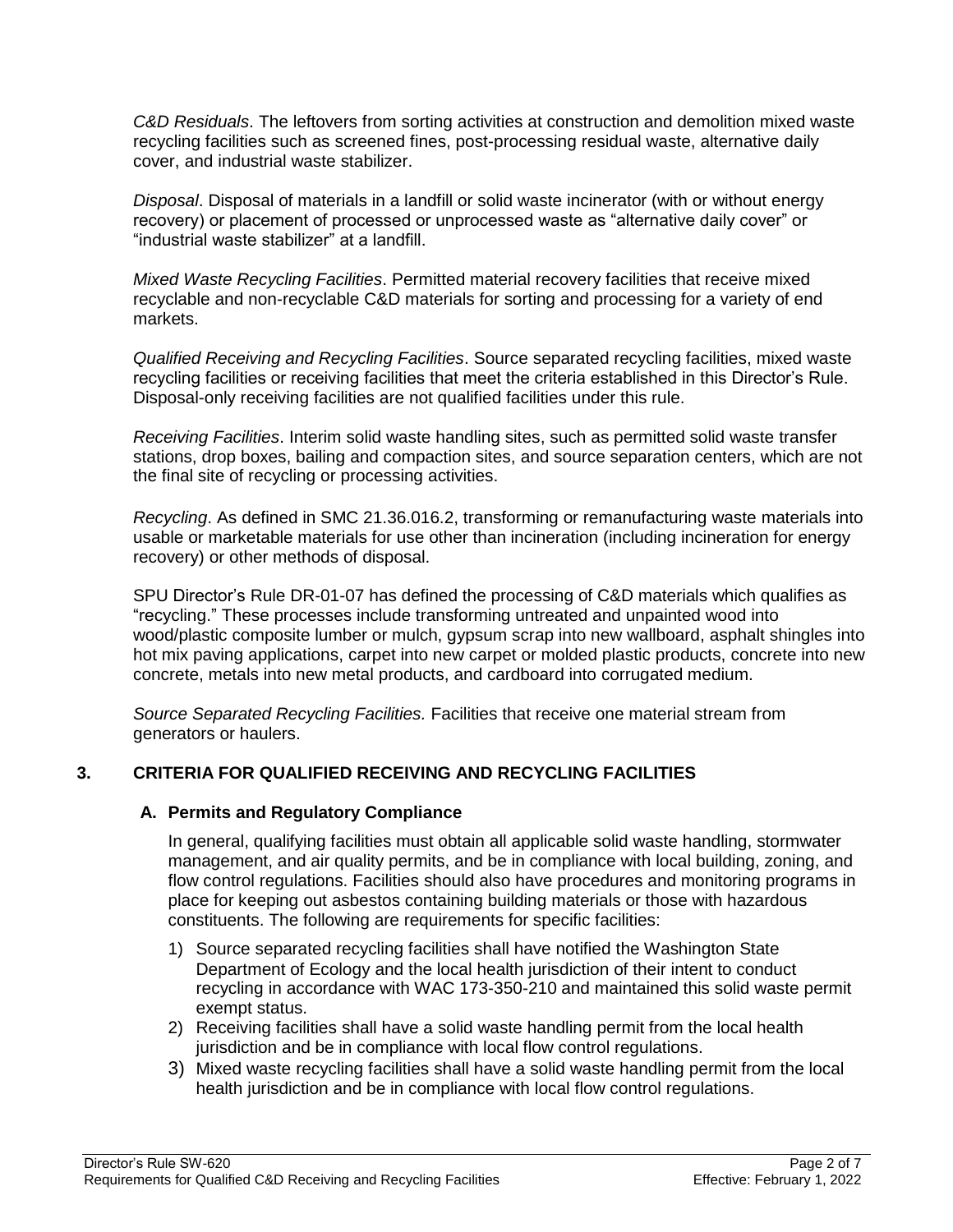## **B. Facility Scales and Weight Receipts**

- 1) Source separated recycling facilities are not required to have scales but must provide all customers from a Seattle construction and demolition project with a receipt that identifies the material delivered for recycling and the estimated cubic yards of this material delivered for recycling. If the facility does have certified scales, the receipts should show the net weight of the load.
- 2) Receiving facilities and mixed waste recycling facilities are required to have certified scales, and all incoming C&D must be weighed upon arrival at the facility. Scalehouse tickets and customer receipts must clearly identify the material type (such as source separated wood or mixed C&D) and the net weight of the load.
- 3) Receiving facilities that transfer C&D materials to a mixed waste recycling facility for sorting, must weigh outgoing loads to that facility.

## **C. Protocols at Receiving Facilities**

- 1) Receiving facilities that transfer wastes only to disposal destinations must notify customers that materials banned from landfill disposal are not accepted.
- 2) Receiving facilities that transfer to recycling destinations must have separate recycling tipping areas for the materials banned from landfill disposal or must transload recyclable construction and demolition materials to a qualified mixed waste recycling facility.

## **D. Annual Recycling Report to City of Seattle**

- 1) All facilities, including source-separated recycling facilities, regardless of location, shall submit the Seattle Recycling Annual Report to the City of Seattle by the end of March of each year, reporting tonnage delivered for recycling from Seattle construction job sites, businesses, or residences.
- 2) Facilities not located in the city do not need to report a Seattle business license unless they also collect materials from within the city using their own staff and equipment.
- 3) Facilities not located in the city and that do not collect materials from within the city using their own staff and equipment shall report a Universal Business Identifier (UBI) number.

### **E. Monthly Reporting to SPU on Inbound and Outbound materials by Receiving and Mixed Waste Recycling Facilities**

All qualified receiving facilities and mixed waste recycling facilities must submit a monthly report to SPU on a standard template provided by SPU and King County on inbound and outbound materials for reuse, recycling, and beneficial use and disposal with inbound materials from Seattle identified separately from that of King County or other counties. Source separated recycling facilities are not required to submit the monthly reports.

- 1) The standard monthly report spreadsheet lists inbound tons by origin, hauler type, and material type in the following manner:
	- Seattle origin construction materials (tons) broken out by individual source-separated material types, "mixed C&D for recycling" for mixed C&D loads delivered for recycling and "C&D for disposal" for non-recyclable C&D.
	- King County origin construction materials (tons) broken out by individual sourceseparated material types, "mixed C&D for recycling" for mixed C&D loads for recycling and "C&D for disposal" for non-recyclable C&D.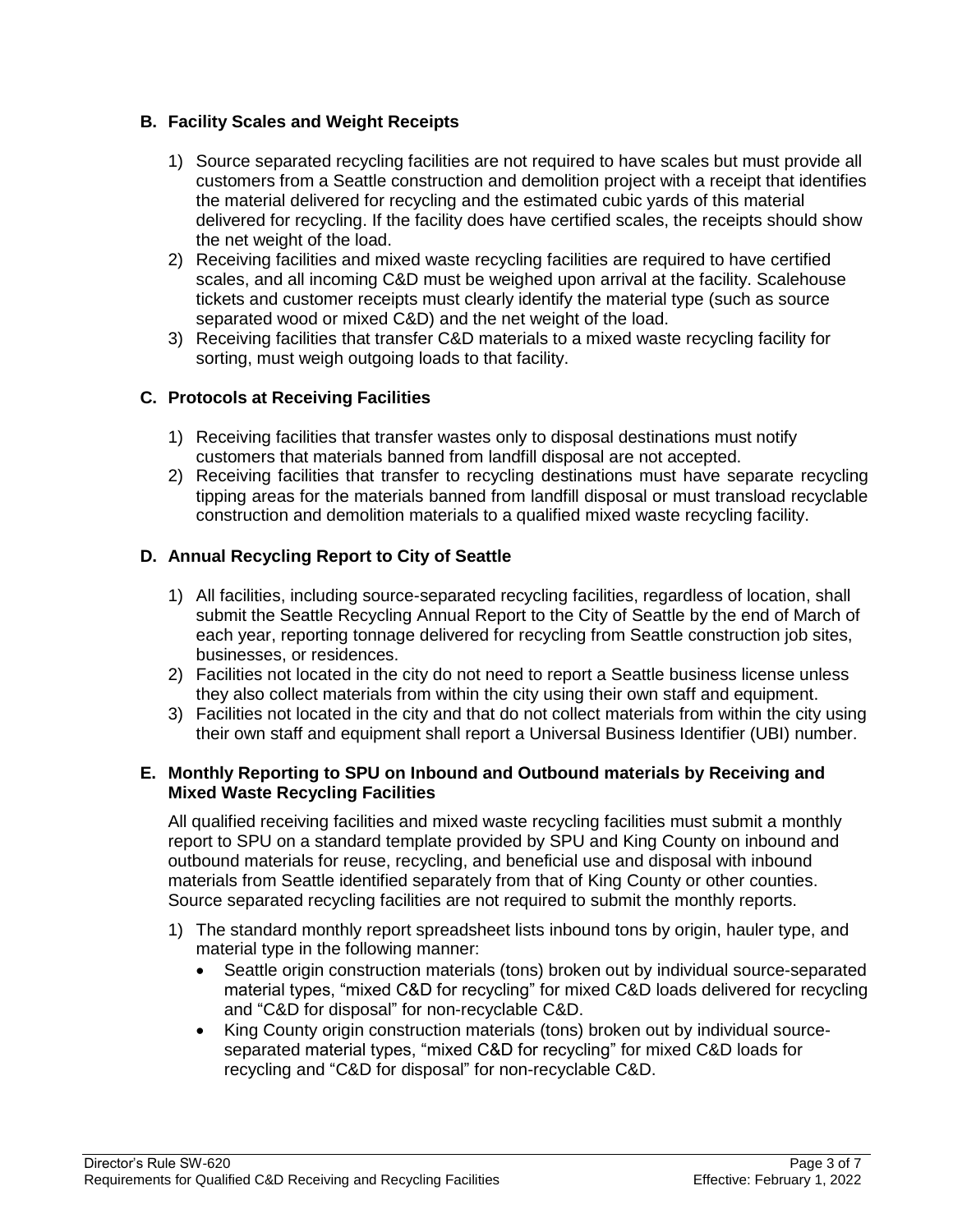- Other county origin construction materials (tons) broken out by individual sourceseparated material types, "mixed C&D for recycling" for mixed C&D loads for recycling and "C&D for disposal" for non-recyclable C&D.
- Hauler type includes the categories of "self-haul" or a private company's account name (if a major recycling hauling company or a franchised hauling company).
- 2) The standard monthly report lists outbound tons by material type and destination:
	- Source separated tons shipped to a named processor.
	- Mixed C&D tons "transloaded" to another "qualified" mixed C&D recycling facility for sorting of the mixed material.
	- Outbound tonnages by processed material to different recycling end-markets such as manufacturing or reuse companies.
	- Outbound tonnages by processed material to beneficial use end markets such as pulp and paper mills or industrial boilers.
	- Outbound tonnages to landfill disposal for "direct disposal," "alternative daily cover," or "industrial waste stabilizer" with identification of the receiving landfill.
	- A monthly estimate of the amount of material remaining in stockpiles on-site awaiting processing.

## **F. Sampling of Processing Residuals from Mixed Waste Recycling Facilities**

Qualifying facilities must participate in the processing residual sampling program (described below).

- 1) SPU, King County Solid Waste Division, or their consultants conduct a residual monitoring program to ensure targeted recyclable materials are not disposed. Facilities must allow SPU, King County Solid Waste Division, or their consultants reasonable access to residual stockpiles for sampling which may not necessarily be scheduled in advance.
- 2) The residual monitoring program is focused on targeted materials subject to the City's disposal bans that exceed the size thresholds listed in Section G (2) of this rule.
- 3) Facilities that regularly practice size reduction, as through grinding of material for direct disposal in a landfill or incinerator or to be used as alternative daily cover without any sorting of inbound materials, shall have all residual materials below these size thresholds subject to sampling and characterization for compliance with the City's disposal bans.
- 4) SPU, King County Solid Waste Division, or their consultants will visit mixed waste processing facilities at least annually to sample residual according to the weight-based sampling method in "City of Seattle C&D Processing Residuals Method Sampling Protocol" to be posted on the SPU Construction Waste website and in other relevant City publications.
- 5) The operating procedures of a facility may also be evaluated by SPU for compliance with the City's disposal bans.
- 6) The results of sampling by SPU or its consultants shall be shared with individual facility operators. The results for any one visit will not mean removing a facility from the list of qualified facilities which meet the criteria set forth under Section 3. Multiple violations during a year could mean that a facility is removed from the City's list.
- 7) The facility may request reinstatement based on the installment of new processing equipment, changes to sort line procedures and the facilities' own testing procedures. SPU will review all the submitted documentation, check with local regulators as to permits and other regulatory issues, and may revisit the facility for another round of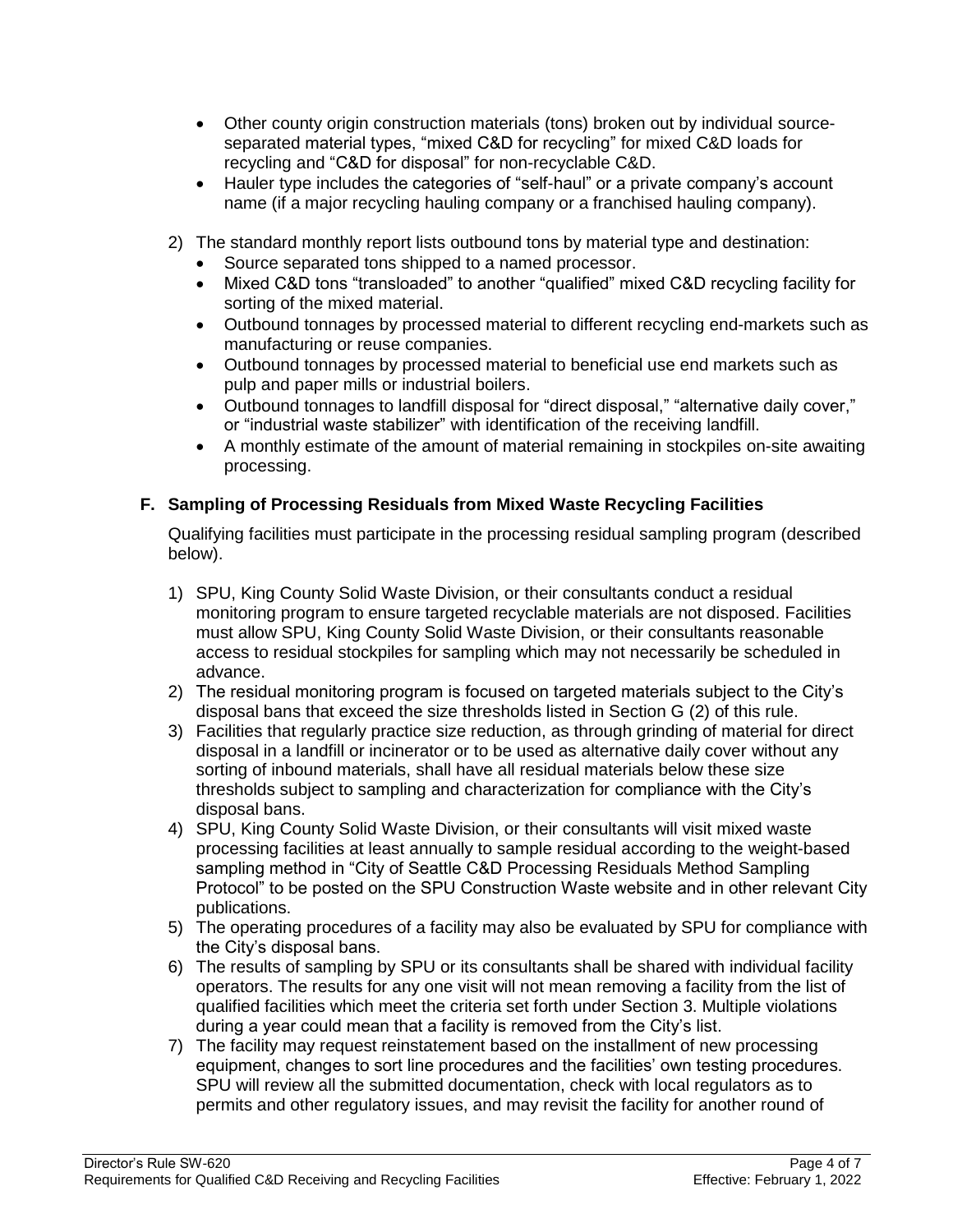sampling. The results of SPU's review and sampling reassessment will be communicated to the facility in writing. The facility will either be placed back on the list of qualified facilities or be kept off the list until compliance in all areas is determined.

#### **G. Residual Standard for Recyclable Materials for Sampling at Mixed Waste Recycling Facilities**

The residual from processing may not contain more than 10 percent by total combined weight of materials banned from disposal. SPU General Manager/CEO may adopt a different implementation schedule for any one of the recyclable materials in this section if end markets for these materials are not available or in the event of local receiving or recycling facility closures. Refer to SPU Director's Rule SW-640 or subsequent rules for disposal ban implementation schedule delays.

- 1) Quantity and Dimensions of Target Materials
	- a) Concrete, asphalt paving, and bricks more than 6 inches in its longest dimension
	- b) Metal more than 6 inches in its longest dimension
	- c) Cardboard more than 8 inches in its longest dimension
	- d) New construction gypsum scrap more than 6 inches in its longest dimension
	- e) Unpainted/untreated wood more than 6 inches in its longest dimension
	- f) Tear-off asphalt shingles more than 8 inches in its longest dimension
	- g) Carpet more than 12 inches in its shortest dimension
	- h) Plastic Film Wrap more than 12 inches in its shortest dimension
- 2) Other Specifications for Targeted Materials
	- a) Concrete, asphalt paving, and bricks Concrete with or without rebar, asphalt paving and bricks in pieces greater than 6 inches in its longest dimension that are unpainted, do not contain a hazardous constituent and are not attached to other materials. Does not include other types of aggregate material.
	- b) Metal Includes tin/steel food cans, major appliances, other ferrous, aluminum cans and other nonferrous metals greater than 6 inches in its longest dimension. Mixed recoverable metal means composite, multimetal products or products with nonmetal contaminants. The metal content must be more than 90 percent by weight of the material.
	- c) Carpet Carpet that is greater than 12 inches in its shortest dimension and is dry and free of contamination such as paint, grease, grime, or dirt. This category does not include rugs, carpet pads, or underlayments.
	- d) Cardboard Cardboard that is greater than 8 inches in its longest dimension and can have tape, staples, and other fasteners and is free of contamination such as paint, grease, grime, or dirt.
	- e) Plastic film wrap Plastic film wrap used to package or wrap commercial and industrial products that is at least 12 inches in its shortest dimension. Examples include shrink-wrap and Tyvek building wrap that are dry and free of excessive contamination such as paint, grease, grime, or dirt.
	- f) New construction gypsum scrap Unpainted gypsum wallboard greater than 6 inches in its longest dimension that can be used or unused, broken or whole sheets that does not have adhering spackling compound.
	- g) Unpainted/untreated wood Unpainted and untreated, or stained new and demolition scrap lumber, such as 2 by 4's, 2 by 6's, 2 by 12's, and other residual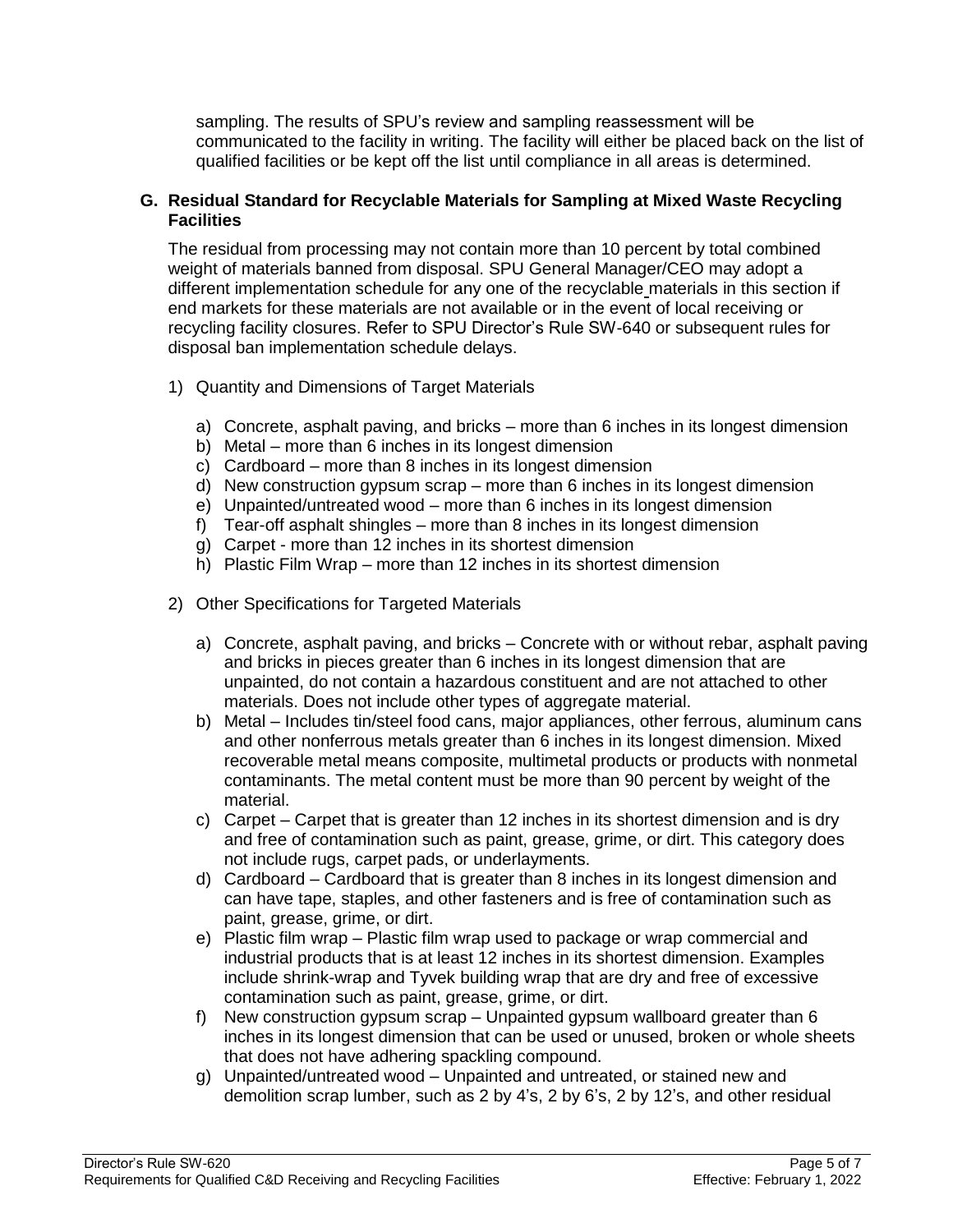materials from framing and related construction activities. It also includes engineered wood, pallets and crates in lengths greater than 6 inches in its longest dimension. Such wood can have nails, screws, and metal fasteners. It does not include particle board or laminated veneer wood.

h) Tear-off asphalt roofing shingles – Composite asphalt shingles and attached roofing tar, and tar paper in lengths greater than 8 inches in its longest dimension.

### **H. Calculation of Facility Diversion Rates**

1) SPU will calculate the quarterly diversion rates (recycling and beneficial use) for the "qualified" mixed C&D recycling facilities based on the monthly data received from those operations using the following methodology:

Total Inbound tonnage will be used as the basis (denominator) for diversion calculations, with outbound tons recycling, outbound tons beneficial use and, where applicable, tons diverted from loads transferred for processing at another facility (transloaded) in the numerator.

Diversion%  $=$ (Outbound Recycle) + (Outbound Beneficial Use) + (Diversion from Transfer) (Total Inbound)

On-site storage of materials at some facilities due to the seasonality of material flows and end markets may produce a much lower or much higher (even greater than 100%) diversion rate on a monthly basis. Annual averages will be published as well as quarterly rates to soften seasonal fluctuations for those facilities that do on-site processing and storage and are not strictly transload or sorting operations.

2) Soil, sand, rock, gravel and landclearing materials (trees, bushes and other vegetation) will not be counted when calculating the C&D facility diversion rates.

## **I. Third-Party Verification of Facility Diversion Rates**

All qualified receiving facilities must participate in third-party verification. The verification methodology should adhere to certification standards such as Recycling Certification Institute's Certification of Recycling Rates (CORR) Protocol, as recognized by organizations like the U.S. Green Building Council.

#### **J. Publication by SPU of List of Seattle Qualified Receiving and Recycling Facilities**

As of January 1, 2014, the list of qualified facilities that meet the criteria set forth in this Director's Rule will be updated quarterly. Requests to be placed on the list can be made at any point to the SPU Project Manager through an e-mail address posted on the SPU Construction Waste website. Facilities can be added through the quarterly updates.

SPU will post the list of qualified facilities on the SPU Construction Waste website and in other relevant City publications.